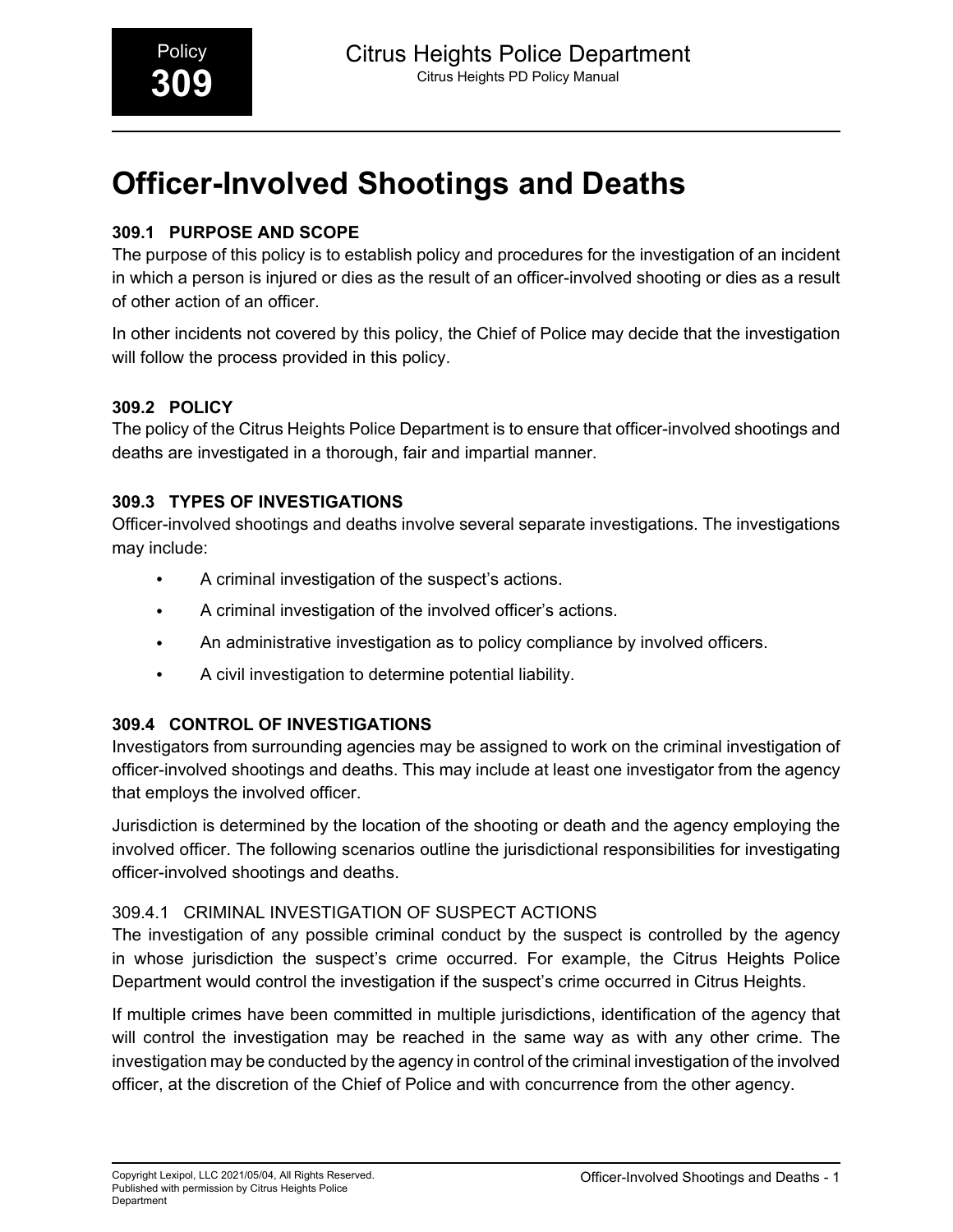## 309.4.2 CRIMINAL INVESTIGATION OF OFFICER ACTIONS

The control of the criminal investigation into the involved officer's conduct during the incident will be determined by the employing agency's protocol. When an officer from this department is involved, the criminal investigation will be handled according to the Criminal Investigation section of this policy.

Requests made of this department to investigate a shooting or death involving an outside agency's officer shall be referred to the Chief of Police or the authorized designee for approval.

#### 309.4.3 ADMINISTRATIVE AND CIVIL INVESTIGATION

Regardless of where the incident occurs, the administrative and civil investigation of each involved officer is controlled by the respective employing agency.

#### **309.5 INVESTIGATION PROCESS**

The following procedures are guidelines used in the investigation of an officer-involved shooting or death.

#### 309.5.1 UNINVOLVED OFFICER RESPONSIBILITIES

Upon arrival at the scene of an officer-involved shooting, the first uninvolved CHPD officer will be the officer-in-charge and will assume the responsibilities of a supervisor until properly relieved. This officer should, as appropriate:

- (a) Secure the scene and identify and eliminate hazards for all those involved.
- (b) Take reasonable steps to obtain emergency medical attention for injured individuals.
- (c) Request additional resources from the Department or other agencies.
- (d) Coordinate a perimeter or pursuit of suspects.
- (e) Check for injured persons and evacuate as needed.
- (f) Brief the supervisor upon arrival.

## 309.5.2 WATCH COMMANDER RESPONSIBILITIES

Upon learning of an officer-involved shooting or death, the Watch Commander shall be responsible for coordinating all aspects of the incident until he/she is relieved by the Chief of Police or a Division Commander.

All outside inquiries about the incident shall be directed to the Watch Commander.

#### 309.5.3 NOTIFICATIONS

The following person(s) shall be notified as soon as practicable:

- Chief of Police
- All Division Commanders
- All Lieutenants
- Outside agency investigator (if applicable)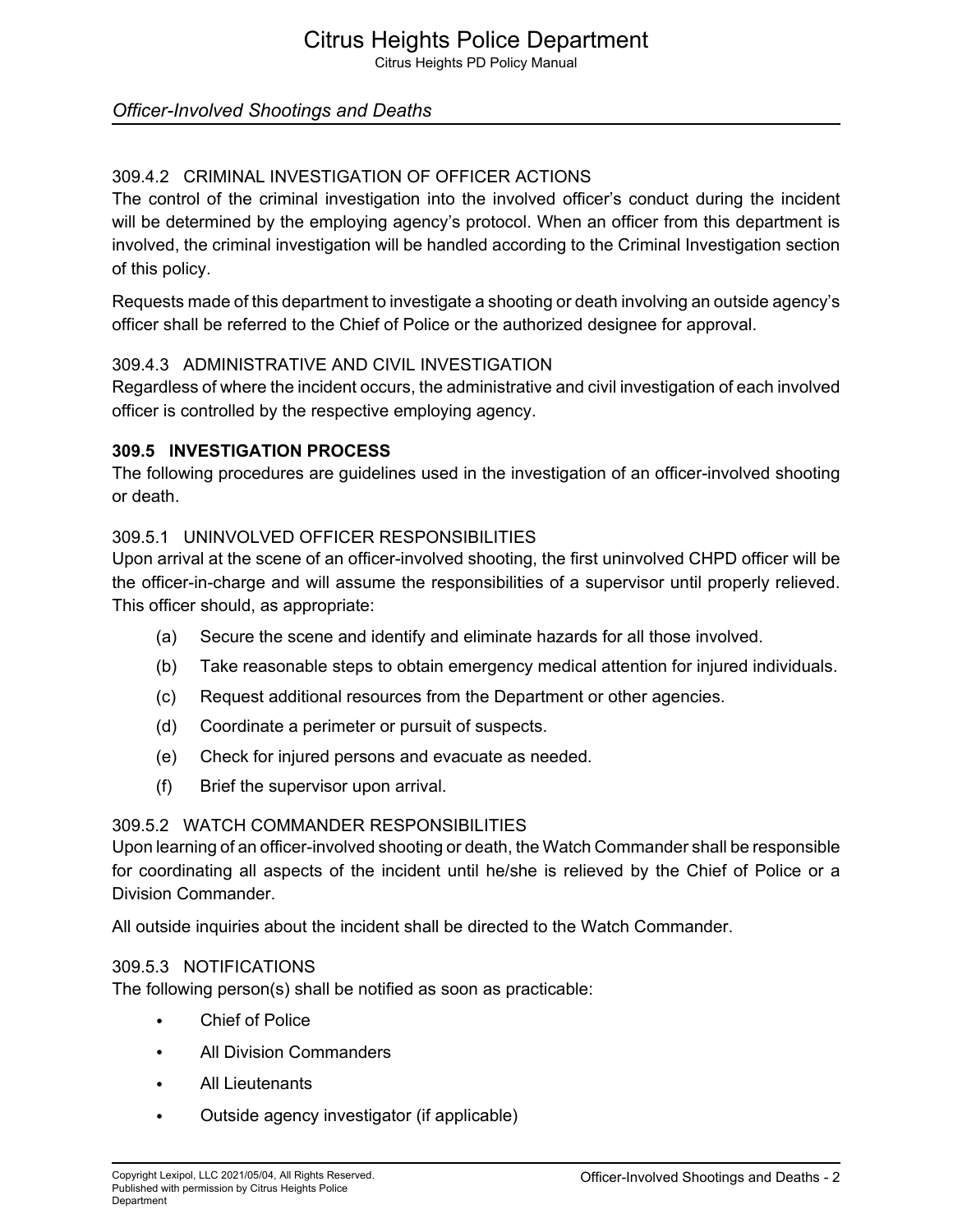## Citrus Heights Police Department

Citrus Heights PD Policy Manual

## *Officer-Involved Shootings and Deaths*

- Unit supervisor
- Psychological/peer support personnel
- Chaplain
- Coroner (if necessary)
- Involved officer's agency representative (if requested)
- Public Information Officer

#### 309.5.4 SUPERVISOR RESPONSIBILITIES

Upon arrival at the scene, the first uninvolved CHPD supervisor should ensure completion of the duties as outlined above, plus:

- (a) Attempt to obtain a brief overview of the situation from any uninvolved officers.
	- 1. In the event that there are no uninvolved officers who can supply adequate overview, the supervisor should attempt to obtain a brief voluntary overview from one involved officer.
- (b) If necessary, the supervisor may administratively order any CHPD officer to immediately provide public safety information necessary to secure the scene, identify injured parties and pursue suspects.
	- 1. Public safety information shall be limited to such things as outstanding suspect information, number and direction of any shots fired, perimeter of the incident scene, identity of known or potential witnesses and any other pertinent information.
	- 2. The on-scene supervisor should not attempt to order any involved officer to provide any information other than public safety information.
- (c) Provide all available information to the Watch Commander and the Communications Center. If feasible, sensitive information should be communicated over secure networks (e.g., phones).
- (d) Take command of and secure the incident scene with additional CHPD members until properly relieved by another supervisor, other assigned personnel, or investigator.
- (e) As soon as practicable, ensure involved officers are transported (separately, if feasible) to a suitable location for further direction.
	- 1. Each involved CHPD officer should be given an administrative order not to discuss the incident with other involved officers or CHPD members pending further direction from a supervisor.
	- 2. When an involved officer's weapon is taken or left at the scene for other than officer-safety reasons (e.g., evidence), ensure that he/she is provided with a comparable replacement weapon or transported by other officers.

#### 309.5.5 INVOLVED OFFICERS

The following shall be considered for the involved officer: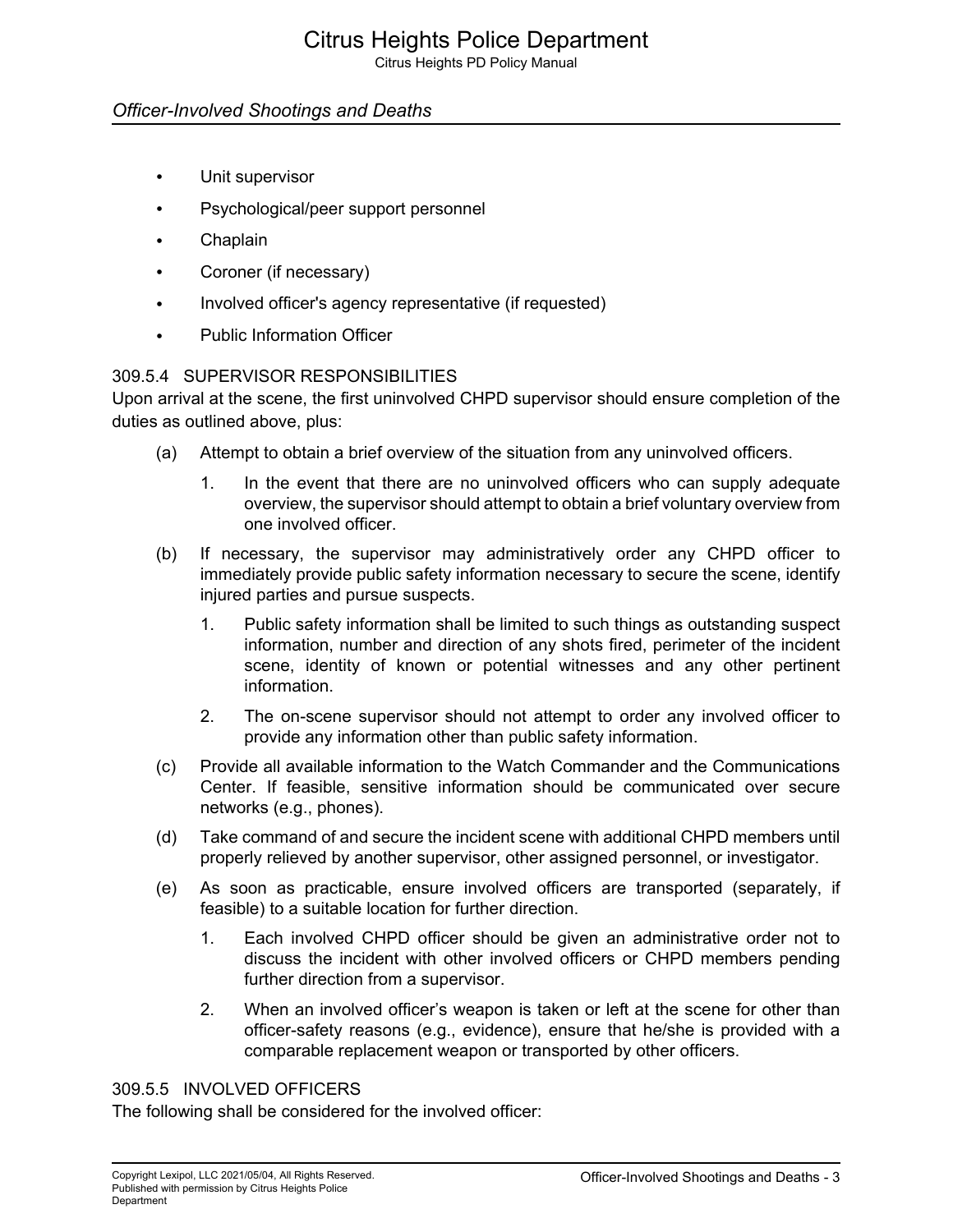- (a) Any request for legal or union representation will be accommodated.
	- 1. Involved CHPD officers shall not be permitted to meet collectively or in a group with an attorney or any representative prior to providing a formal interview or report.
	- 2. Requests from involved non-CHPD officers should be referred to their employing agency.
- (b) Discussions with licensed attorneys will be considered privileged as attorney-client communications.
- (c) Discussions with agency representatives/employee groups will be privileged only as to the discussion of non-criminal information (Government Code § 3303(i)).
- (d) A licensed psychotherapist shall be provided by the Department to each involved CHPD officer. A licensed psychotherapist may also be provided to any other affected CHPD members, upon request.
	- 1. Interviews with a licensed psychotherapist will be considered privileged.
	- 2. An interview or session with a licensed psychotherapist may take place prior to the member providing a formal interview or report. However, involved members shall not be permitted to consult or meet collectively or in a group with a licensed psychotherapist prior to providing a formal interview or report.
	- 3. A separate fitness-for-duty exam may also be required (see the Fitness for Duty Policy).
- (e) Peer counselors are cautioned against discussing the facts of any incident with an involved or witness officer (Government Code § 8669.4).

Care should be taken to preserve the integrity of any physical evidence present on the involved officer's equipment or clothing, such as blood or fingerprints, until investigators or lab personnel can properly retrieve it.

Each involved CHPD officer shall be given reasonable paid administrative leave following an officer-involved shooting or death. It shall be the responsibility of the Watch Commander to make schedule adjustments to accommodate such leave.

#### **309.6 CRIMINAL INVESTIGATION**

The Citrus Heights Police Department is responsible for the criminal investigation into the circumstances of any officer-involved shooting or death.

If applicable, investigative personnel from this department may be assigned to partner with investigators from outside agencies or the District Attorney's Office to avoid duplicating efforts in related criminal investigations.

Once public safety issues have been addressed, criminal investigators should be given the opportunity to obtain a voluntary statement from involved officers and to complete their interviews. The following shall be considered for the involved officer: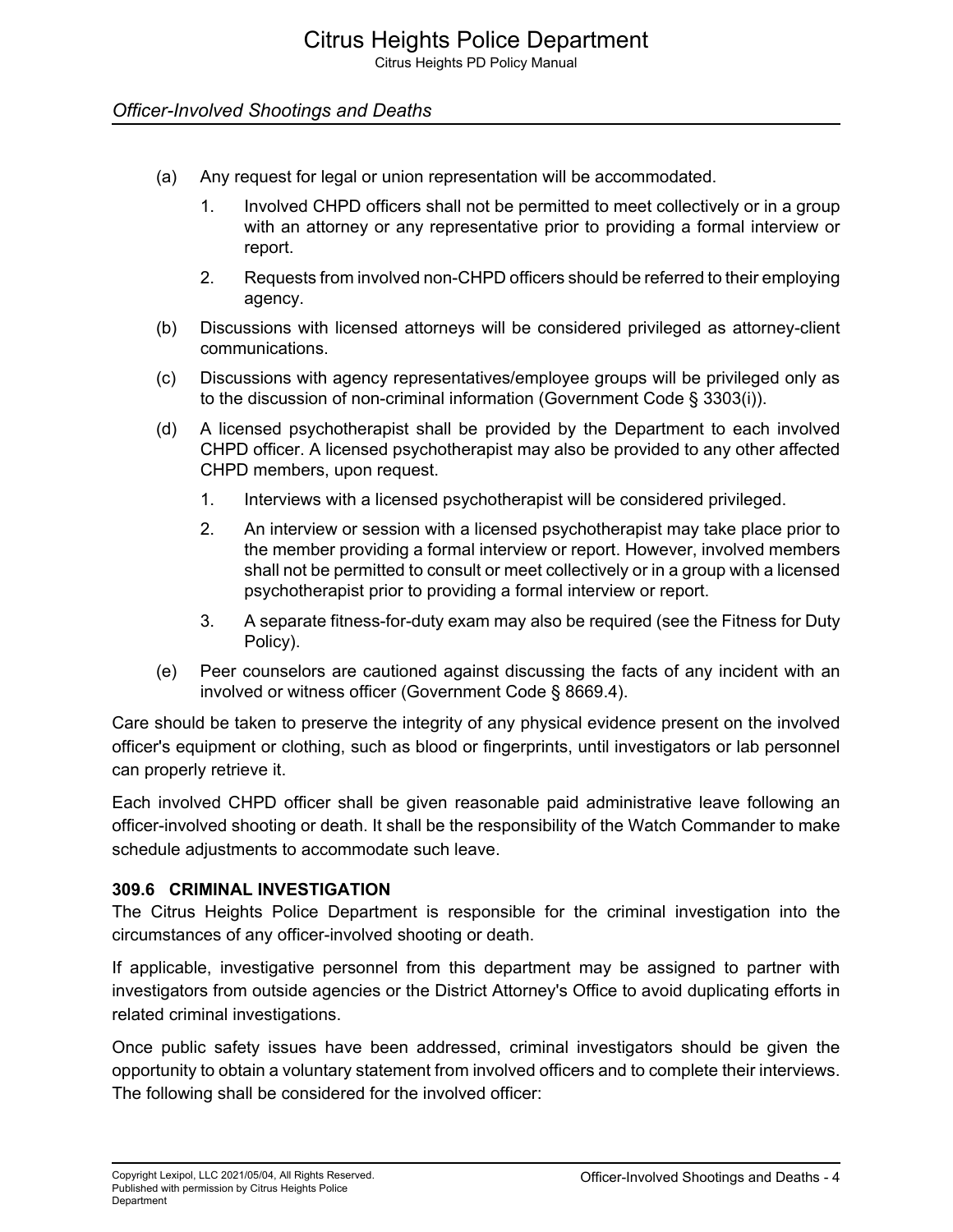- (a) CHPD supervisors and Professional Standards and Training Unit personnel should not participate directly in any voluntary interview of CHPD officers. This will not prohibit such personnel from monitoring interviews or providing the criminal investigators with topics for inquiry.
- (b) If requested, any involved officer will be afforded the opportunity to consult individually with a representative of his/her choosing or an attorney prior to speaking with criminal investigators (Government Code § 3303(i)). However, in order to maintain the integrity of each involved officer's statement, involved officers shall not consult or meet with a representative or an attorney collectively or in groups prior to being interviewed.
- (c) If any involved officer is physically, emotionally or otherwise not in a position to provide a voluntary statement when interviewed by criminal investigators, consideration should be given to allowing a reasonable period for the officer to schedule an alternate time for the interview.
- (d) Any voluntary statement provided by an involved officer will be made available for inclusion in any related investigation, including administrative investigations. However, no administratively coerced statement will be provided to any criminal investigators unless the officer consents.

## 309.6.1 REPORTS BY INVOLVED CHPD OFFICERS

In the event that suspects remain outstanding or subject to prosecution for related offenses, this department shall retain the authority to require involved CHPD officers to provide sufficient information for related criminal reports to facilitate the apprehension and prosecution of those individuals (Government Code § 3304(a)).

While the involved CHPD officer may write the report, it is generally recommended that such reports be completed by assigned investigators, who should interview all involved officers as victims/witnesses. Since the purpose of these reports will be to facilitate criminal prosecution, statements of involved officers should focus on evidence to establish the elements of criminal activities by suspects. Care should be taken not to duplicate information provided by involved officers in other reports.

Nothing in this section shall be construed to deprive an involved CHPD officer of the right to consult with legal counsel prior to completing any such criminal report.

Reports related to the prosecution of criminal suspects will be processed according to normal procedures but should also be included for reference in the investigation of the officer-involved shooting or death.

#### 309.6.2 WITNESS IDENTIFICATION AND INTERVIEWS

Because potential witnesses to an officer-involved shooting or death may become unavailable or the integrity of their statements compromised with the passage of time, a supervisor should take reasonable steps to promptly coordinate with criminal investigators to utilize available personnel for the following:

(a) Identification of all persons present at the scene and in the immediate area.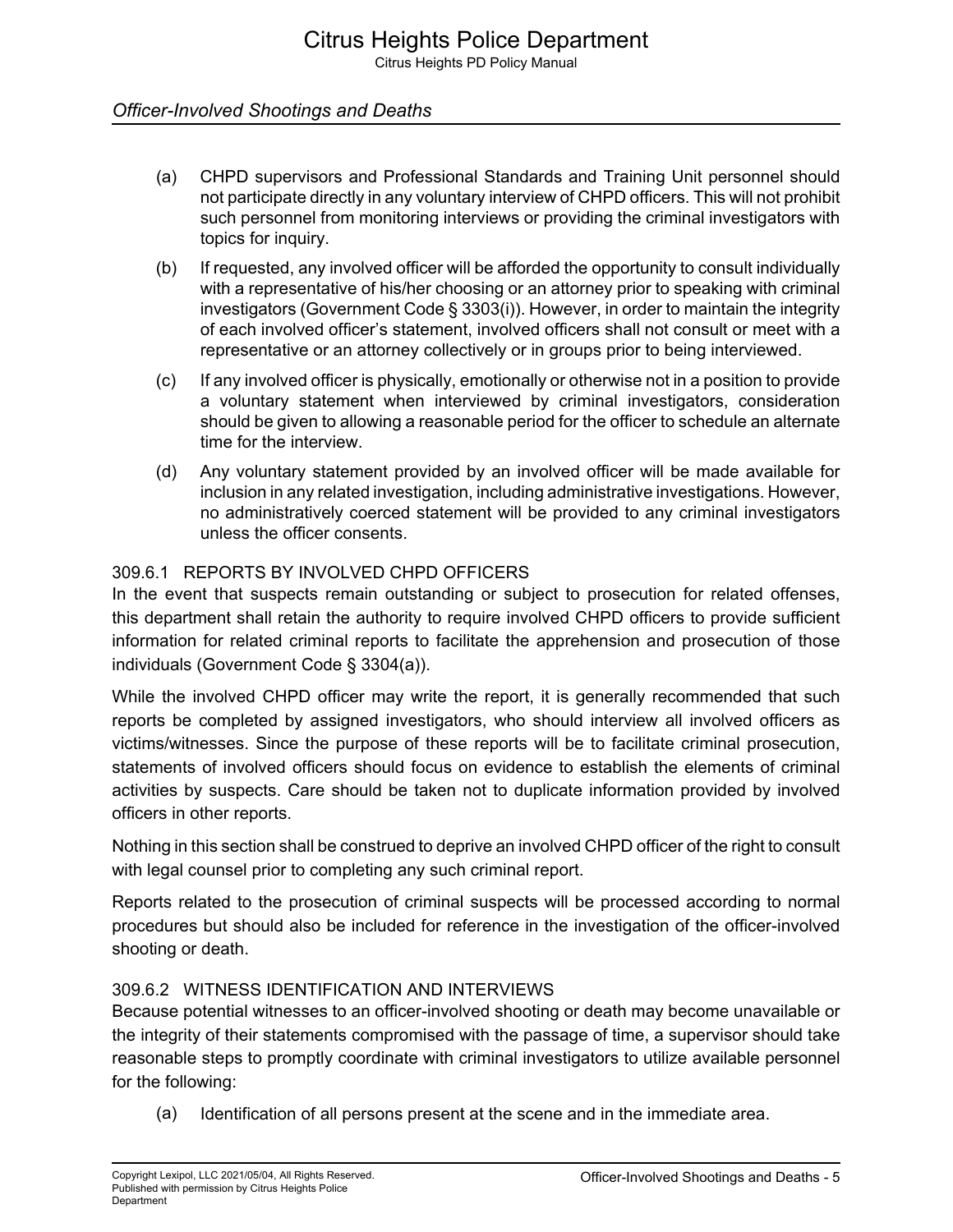- 1. When feasible, a recorded statement should be obtained from those persons who claim not to have witnessed the incident but who were present at the time it occurred.
- 2. Any potential witness who is unwilling or unable to remain available for a formal interview should not be detained absent reasonable suspicion to detain or probable cause to arrest. Without detaining the individual for the sole purpose of identification, officers should attempt to identify the witness prior to his/her departure.
- (b) Witnesses who are willing to provide a formal interview should be asked to meet at a suitable location where criminal investigators may obtain a recorded statement. Such witnesses, if willing, may be transported by a member of the Department.
	- 1. A written, verbal or recorded statement of consent should be obtained prior to transporting a witness. When the witness is a minor, consent should be obtained from the parent or guardian, if available, prior to transportation.
- (c) Promptly contacting the suspect's known family and associates to obtain any available and untainted background information about the suspect's activities and state of mind prior to the incident.

## 309.6.3 INVESTIGATIVE PERSONNEL

Once notified of an officer-involved shooting or death, it shall be the responsibility of the designated General Investigations Unit supervisor to assign appropriate investigative personnel to handle the investigation of related crimes. Department investigators will be assigned to work with investigators from the District Attorney's Office.

All related department reports, except administrative and/or privileged reports, will be forwarded to the designated General Investigations Unit supervisor for approval. Privileged reports shall be maintained exclusively by members who are authorized such access. Administrative reports will be forwarded to the appropriate Division Commander.

#### **309.7 ADMINISTRATIVE INVESTIGATION**

In addition to all other investigations associated with an officer-involved shooting or death, this department will conduct an internal administrative investigation of CHPD officers to determine conformance with department policy. The investigation will be conducted under the supervision of the Professional Standards and Training Unit and will be considered a confidential officer personnel file.

Interviews of members shall be subject to department policies and applicable laws (see the Personnel Complaints Policy).

(a) Any officer involved in a shooting or death may be requested or administratively compelled to provide a blood sample for alcohol/drug screening. Absent consent from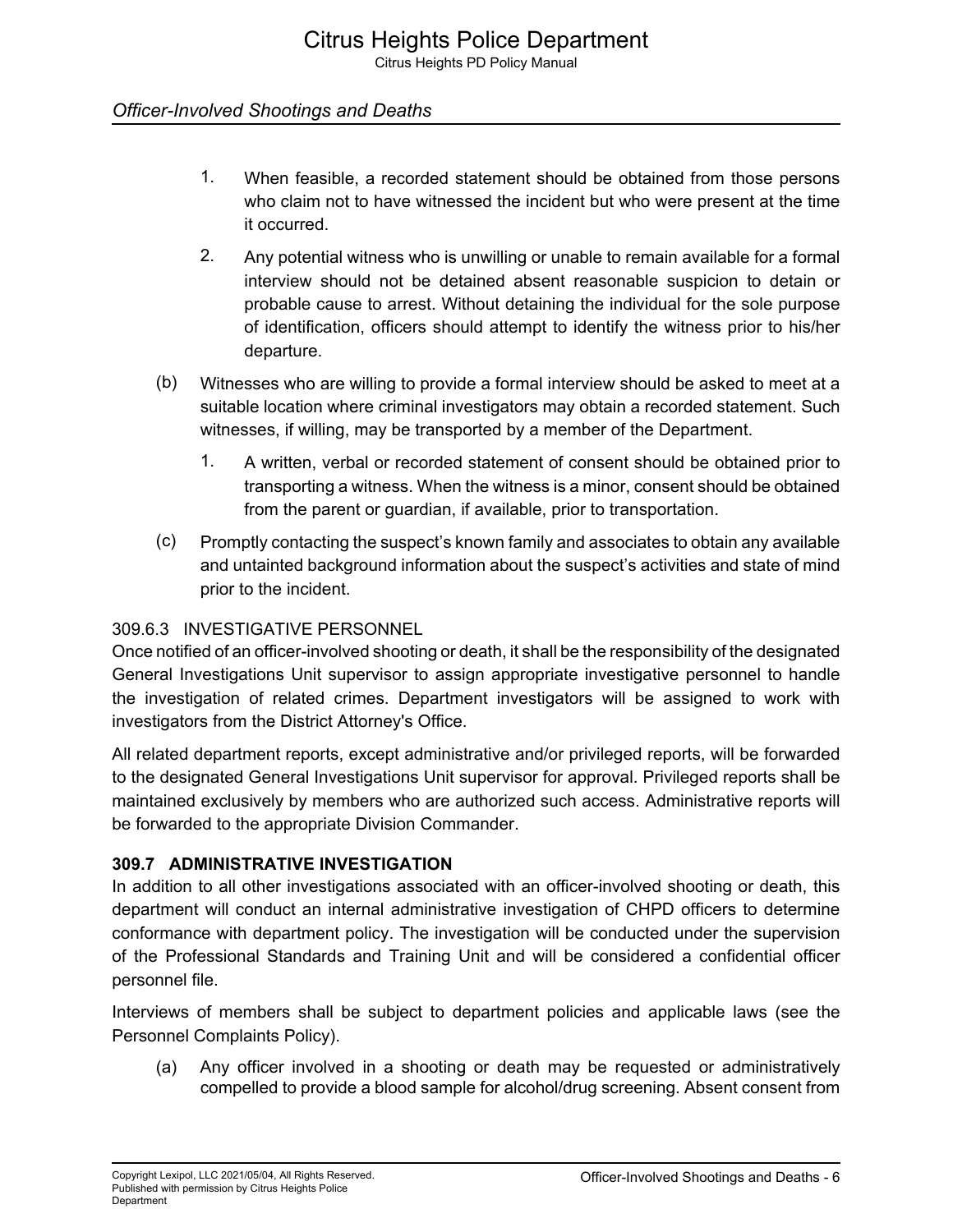the officer, such compelled samples and the results of any such testing shall not be disclosed to any criminal investigative agency.

- (b) If any officer has voluntarily elected to provide a statement to criminal investigators, the assigned administrative investigator should review that statement before proceeding with any further interview of that involved officer.
	- 1. If a further interview of the officer is deemed necessary to determine policy compliance, care should be taken to limit the inquiry to new areas with minimal, if any, duplication of questions addressed in the voluntary statement. The involved officer shall be provided with a copy of his/her prior statement before proceeding with any subsequent interviews.
- (c) In the event that an involved officer has elected to not provide criminal investigators with a voluntary statement, the assigned administrative investigator shall conduct an administrative interview to determine all relevant information.
	- 1. Although this interview should not be unreasonably delayed, care should be taken to ensure that the officer's physical and psychological needs have been addressed before commencing the interview.
	- 2. If requested, the officer shall have the opportunity to select an uninvolved representative to be present during the interview. However, in order to maintain the integrity of each individual officer's statement, involved officers shall not consult or meet with a representative or attorney collectively or in groups prior to being interviewed (Government Code § 3303(i)).
	- 3. Administrative interviews should be recorded by the investigator. The officer may also record the interview (Government Code § 3303(g)).
	- 4. The officer shall be informed of the nature of the investigation. If an officer refuses to answer questions, he/she should be given his/ her *Lybarger* or *Garrity* rights and ordered to provide full and truthful answers to all questions. The officer shall be informed that the interview will be for administrative purposes only and that the statement cannot be used criminally.
	- 5. The Professional Standards and Training Unit shall compile all relevant information and reports necessary for the Department to determine compliance with applicable policies.
	- 6. Regardless of whether the use of force is an issue in the case, the completed administrative investigation shall be submitted to the Use of Force Review Board, which will restrict its findings as to whether there was compliance with the Use of Force Policy.
	- 7. Any other indications of potential policy violations shall be determined in accordance with standard disciplinary procedures.

## **309.8 AUDIO AND VIDEO RECORDINGS**

Any officer involved in a shooting or death may be permitted to review available Mobile Audio/ Video (MAV), body-worn video, or other video or audio recordings prior to providing a recorded statement or completing reports.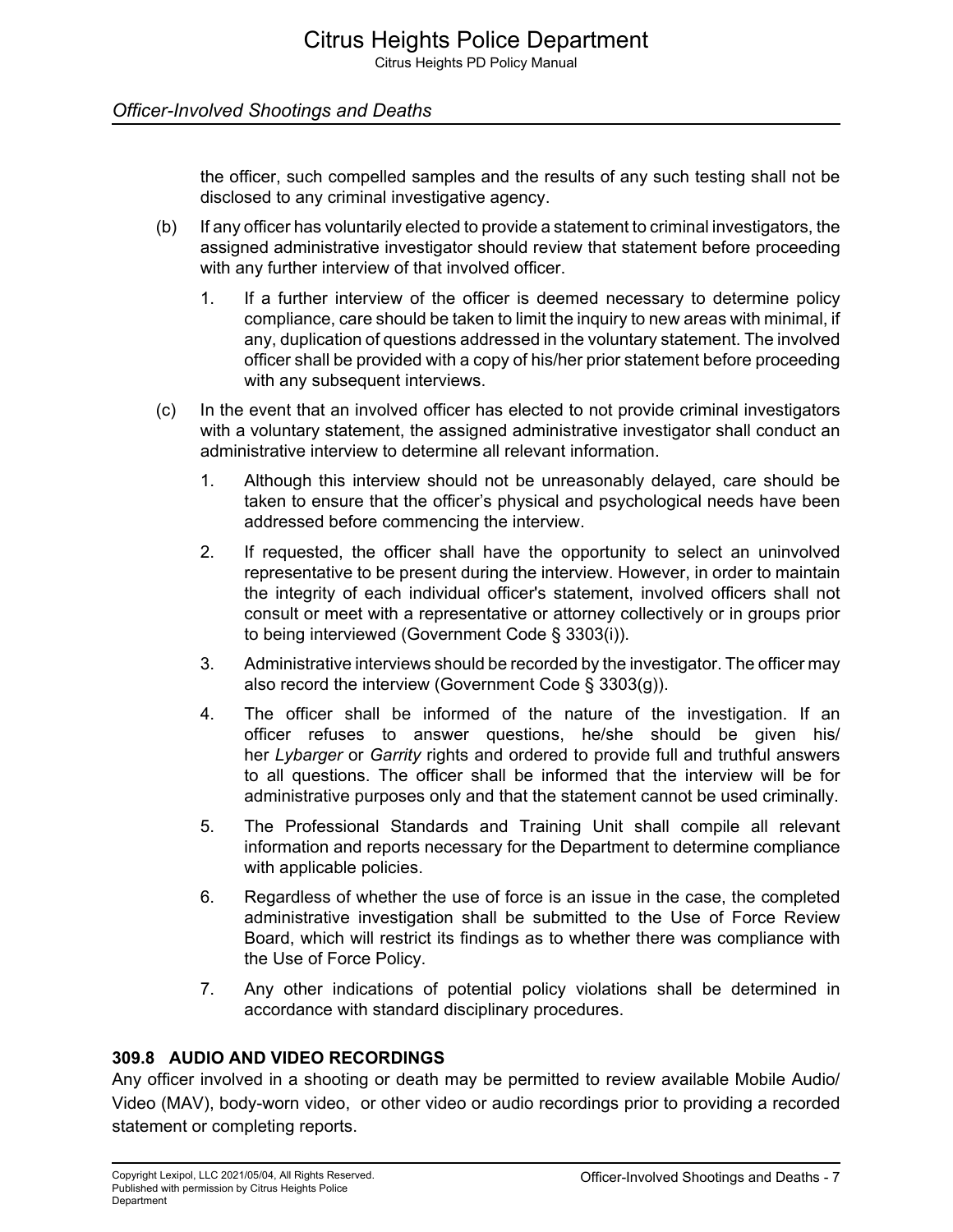Upon request, non-law enforcement witnesses who are able to verify their presence and their ability to contemporaneously perceive events at the scene of an incident may also be permitted to review available MAV, body-worn video, or other video or audio recordings with approval from Special Services Division supervisor.

Any MAV, body-worn and other known video or audio recordings of an incident should not be publicly released during an ongoing investigation without consulting the prosecuting attorney or City Attorney's Office, as appropriate.

## **309.9 CIVIL LIABILITY RESPONSE**

A member of this department may be assigned to work exclusively under the direction of the legal counsel for the Department to assist in the preparation of materials deemed necessary in anticipation of potential civil litigation.

All materials generated in this capacity shall be considered attorney work product and may not be used for any other purpose. The civil liability response is not intended to interfere with any other investigation but shall be given reasonable access to all other investigations.

#### **309.10 DEBRIEFING**

Following an officer-involved shooting or death, the Citrus Heights Police Department should conduct both a critical incident/stress debriefing and a tactical debriefing.

## 309.10.1 CRITICAL INCIDENT/STRESS DEBRIEFING

A critical incident/stress debriefing should occur as soon as practicable. The affected Division Commander is responsible for organizing the debriefing. Notes and recorded statements should not be taken because the sole purpose of the debriefing is to help mitigate the stress-related effects of a traumatic event.

The debriefing is not part of any investigative process. Care should be taken not to release or repeat any communication made during a debriefing unless otherwise authorized by policy, law, or a valid court order.

Attendance at the debriefing shall only include those members of the Department directly involved in the incident, which can include support personnel (e.g., dispatchers, other professional staff personnel). Family or other support personnel may attend with the concurrence of those involved in the incident. The debriefing shall be closed to the public and should be closed to all other members of the Department, including supervisory and Professional Standards and Training Unit personnel.

#### **309.11 REPORTING**

If the death of an individual occurs in the Citrus Heights Police Department jurisdiction and qualifies to be reported to the state as a justifiable homicide or an in-custody death, the Operations Division Commander will ensure that the Support Services Supervisor is provided with enough information